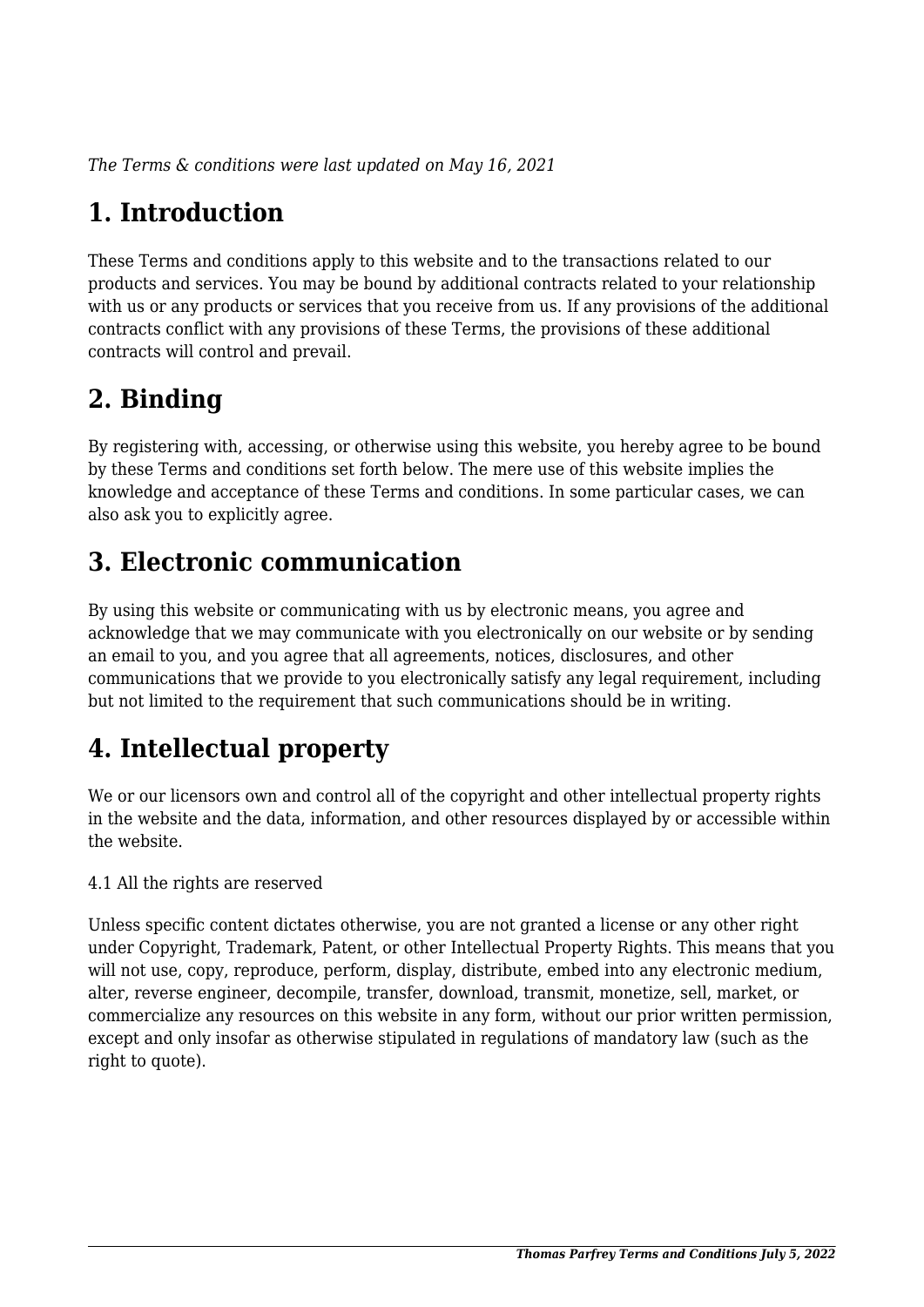# **5. Newsletter**

Notwithstanding the foregoing, you may forward our newsletter in the electronic form to others who may be interested in visiting our website.

# **6. Third-party property**

Our website may include hyperlinks or other references to other party's websites. We do not monitor or review the content of other party's websites which are linked to from this website. Products or services offered by other websites shall be subject to the applicable Terms and Conditions of those third parties. Opinions expressed or material appearing on those websites are not necessarily shared or endorsed by us.

We will not be responsible for any privacy practices or content of these sites. You bear all risks associated with the use of these websites and any related third-party services. We will not accept any responsibility for any loss or damage in whatever manner, however caused, resulting from your disclosure to third parties of personal information.

#### **7. Responsible use**

By visiting our website, you agree to use it only for the purposes intended and as permitted by these Terms, any additional contracts with us, and applicable laws, regulations, and generally accepted online practices and industry guidelines. You must not use our website or services to use, publish or distribute any material which consists of (or is linked to) malicious computer software; use data collected from our website for any direct marketing activity, or conduct any systematic or automated data collection activities on or in relation to our website.

Engaging in any activity that causes, or may cause, damage to the website or that interferes with the performance, availability, or accessibility of the website is strictly prohibited.

# **8. Registration**

You may register for an account with our website. During this process, you may be required to choose a password. You are responsible for maintaining the confidentiality of passwords and account information and agree not to share your passwords, account information, or secured access to our website or services with any other person. You must not allow any other person to use your account to access the website because you are responsible for all activities that occur through the use of your passwords or accounts. You must notify us immediately if you become aware of any disclosure of your password.

After account termination, you will not attempt to register a new account without our permission.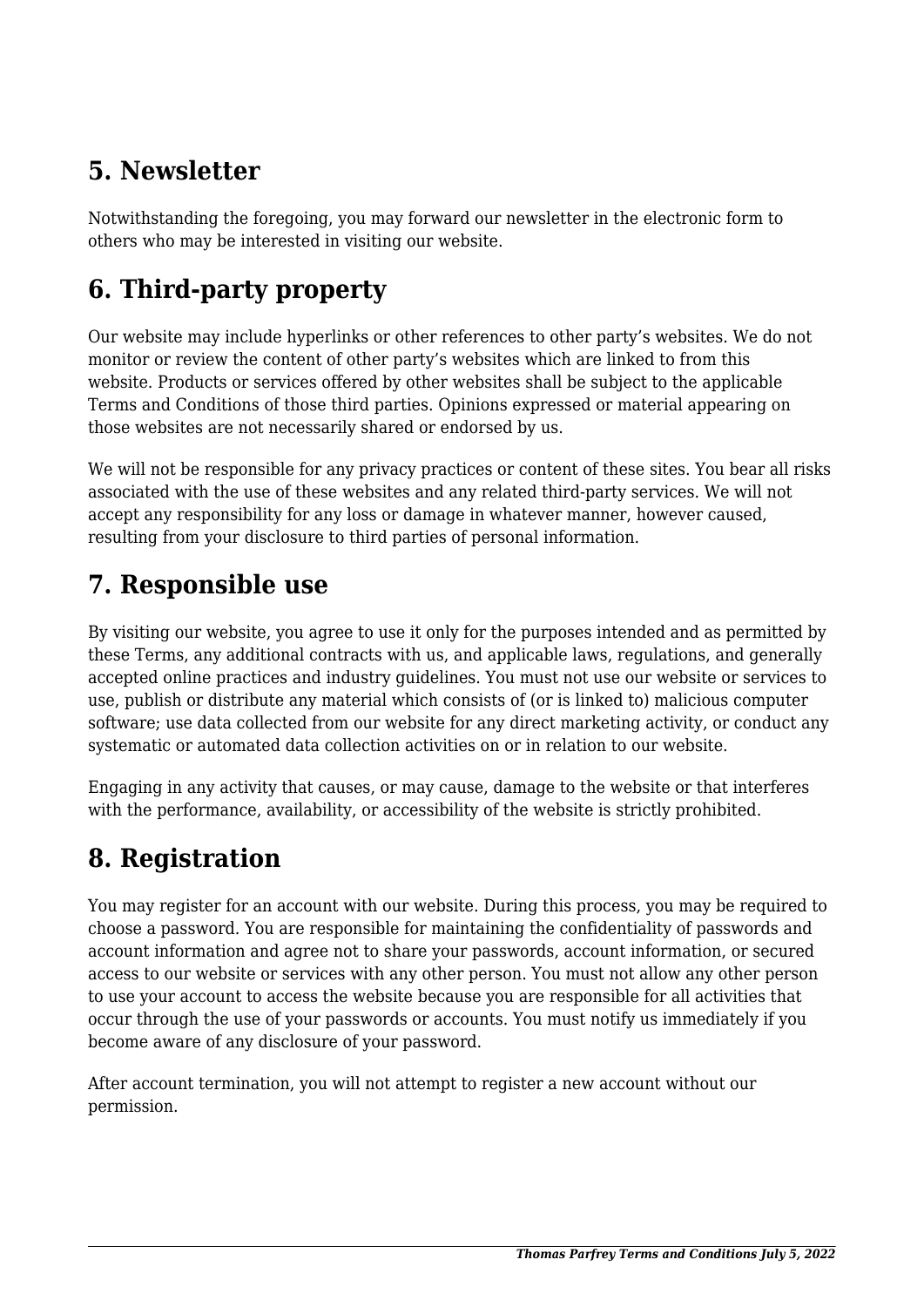# **9. Refund and Return policy**

#### 9.1 Right of withdrawal

You have the right to withdraw from this contract within 14 days without giving any reason.

The withdrawal period will expire after 14 days from the day on which you acquire, or a thirdparty other than the carrier and indicated by you acquires, physical possession of the goods.

To exercise the right of withdrawal, you must inform us of your decision to withdraw from this contract by an unequivocal statement (for example a letter sent by post, fax, or email). Our contact details can be found below. You may use the attached model [withdrawal form](https://thomasparfrey.com/wp-content/uploads/complianz/withdrawal-forms/withdrawal-form-en.pdf), but it is not obligatory.

If you use this option, we will communicate to you an acknowledgement of receipt of such a withdrawal on a durable medium (for example by email) without delay.

To meet the withdrawal deadline, it is sufficient for you to send your communication concerning your exercise of the right of withdrawal before the withdrawal period has expired.

#### 9.2 Effects of withdrawal

If you withdraw from this contract, we shall reimburse you all payments received from you, including the costs of delivery (with the exception of the supplementary costs resulting from your choice of a type of delivery other than the least expensive type of standard delivery offered by us), without undue delay and in any event not later than 14 days from the day on which we are informed about your decision to withdraw from this contract. We will carry out such reimbursement using the same means of payment as you used for the initial transaction unless you have expressly agreed otherwise; in any event, you will not incur any fees as a result of such reimbursement.

You shall send back the goods or hand them over to us or a person authorised by us to receive the goods, without undue delay and in any event not later than 14 days from the day on which you communicate your withdrawal from this contract to us. The deadline is met if you send back the goods before the period of 14 days has expired.

We may withhold reimbursement until we have received the goods back or you have supplied evidence of having sent back the goods, whichever is the earliest.

You will have to bear the direct cost of returning the goods.

You are only liable for any diminished value of the goods resulting from the handling other than what is necessary to establish the nature, characteristics, and functioning of the goods.

Please note that there are some legal exceptions to the right to withdraw, and some items can therefore not be returned or exchanged. We will let you know if this applies in your particular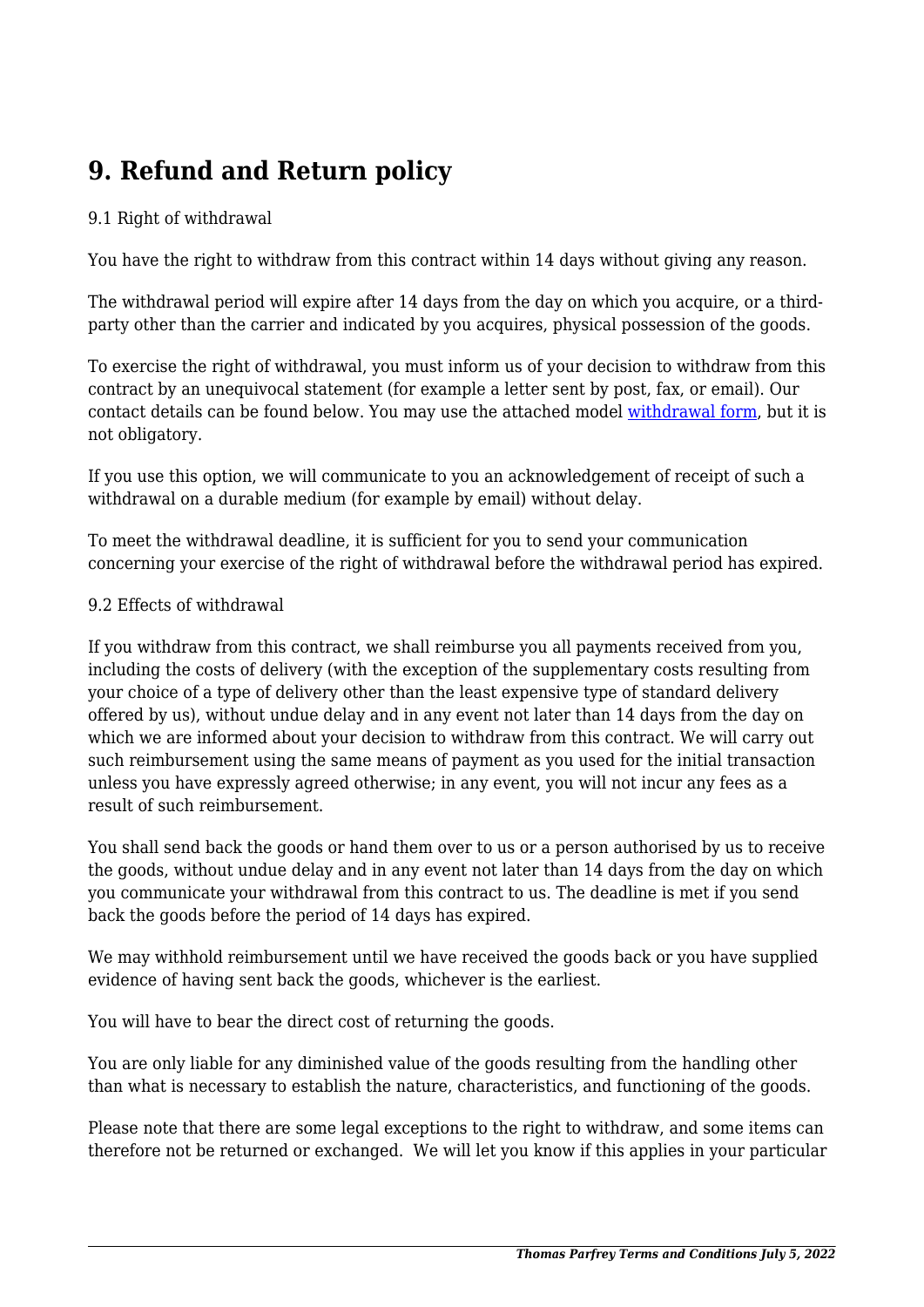case.

# **10. Idea submission**

Do not submit any ideas, inventions, works of authorship, or other information that can be considered your own intellectual property that you would like to present to us unless we have first signed an agreement regarding the intellectual property or a non-disclosure agreement. If you disclose it to us absent such written agreement, you grant to us a worldwide, irrevocable, non-exclusive, royalty-free license to use, reproduce, store, adapt, publish, translate and distribute your content in any existing or future media.

### **11. Termination of use**

We may, in our sole discretion, at any time modify or discontinue access to, temporarily or permanently, the website or any Service thereon. You agree that we will not be liable to you or any third party for any such modification, suspension or discontinuance of your access to, or use of, the website or any content that you may have shared on the website. You will not be entitled to any compensation or other payment, even if certain features, settings, and/or any Content you have contributed or have come to rely on, are permanently lost. You must not circumvent or bypass, or attempt to circumvent or bypass, any access restriction measures on our website.

# **12. Warranties and liability**

Nothing in this section will limit or exclude any warranty implied by law that it would be unlawful to limit or to exclude. This website and all content on the website are provided on an "as is" and "as available" basis and may include inaccuracies or typographical errors. We expressly disclaim all warranties of any kind, whether express or implied, as to the availability, accuracy, or completeness of the Content. We make no warranty that:

- this website or our products or services will meet your requirements;
- this website will be available on an uninterrupted, timely, secure, or error-free basis;
- the quality of any product or service purchased or obtained by you through this website will meet your expectations.

Nothing on this website constitutes or is meant to constitute, legal, financial or medical advice of any kind. If you require advice you should consult an appropriate professional.

The following provisions of this section will apply to the maximum extent permitted by applicable law and will not limit or exclude our liability in respect of any matter which it would be unlawful or illegal for us to limit or to exclude our liability. In no event will we be liable for any direct or indirect damages (including any damages for loss of profits or revenue, loss or corruption of data, software or database, or loss of or harm to property or data) incurred by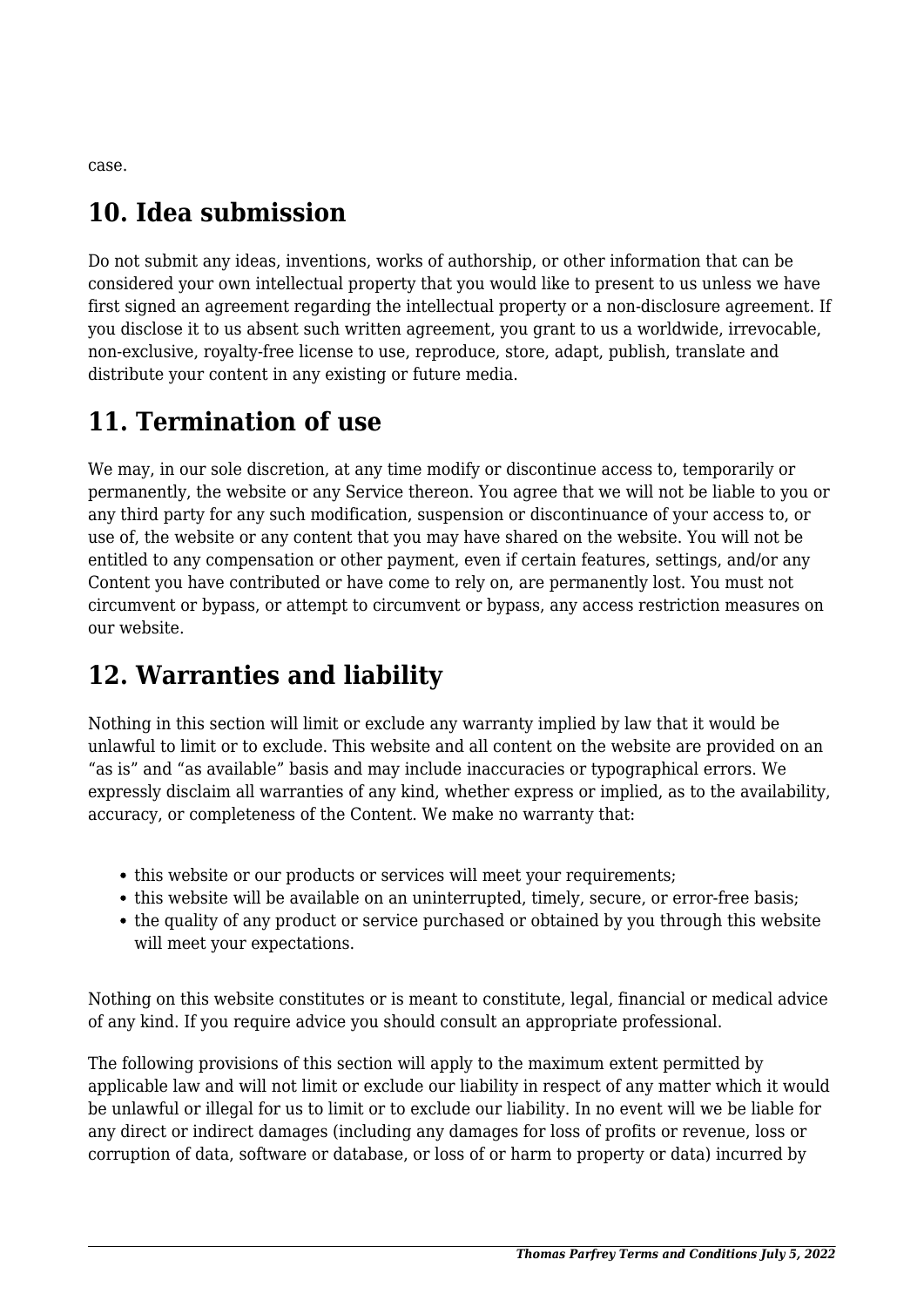you or any third party, arising from your access to, or use of, our website.

Except to the extent any additional contract expressly states otherwise, our maximum liability to you for all damages arising out of or related to the website or any products and services marketed or sold through the website, regardless of the form of legal action that imposes liability (whether in contract, equity, negligence, intended conduct, tort or otherwise) will be limited to the total price that you paid to us to purchase such products or services or use the website. Such limit will apply in the aggregate to all of your claims, actions and causes of action of every kind and nature.

#### **13. Privacy**

To access our website and/or services, you may be required to provide certain information about yourself as part of the registration process. You agree that any information you provide will always be accurate, correct, and up to date.

We take your personal data seriously and are committed to protecting your privacy. We will not use your email address for unsolicited mail. Any emails sent by us to you will only be in connection with the provision of agreed products or services.

### **14. Export restrictions / Legal compliance**

Access to the website from territories or countries where the Content or purchase of the products or Services sold on the website is illegal is prohibited. You may not use this website in violation of export laws and regulations of United Kingdom.

# **15. Affiliate marketing**

Through this Website we may engage in affiliate marketing whereby we receive a percentage of or a commission on the sale of services or products on or through this website. We may also accept sponsorships or other forms of advertising compensation from businesses. This disclosure is intended to comply with legal requirements on marketing and advertising which may apply, such as the US Federal Trade Commission Rules.

# **16. Assignment**

You may not assign, transfer or sub-contract any of your rights and/or obligations under these Terms and conditions, in whole or in part, to any third party without our prior written consent. Any purported assignment in violation of this Section will be null and void.

# **17. Breaches of these Terms and conditions**

Without prejudice to our other rights under these Terms and Conditions, if you breach these Terms and Conditions in any way, we may take such action as we deem appropriate to deal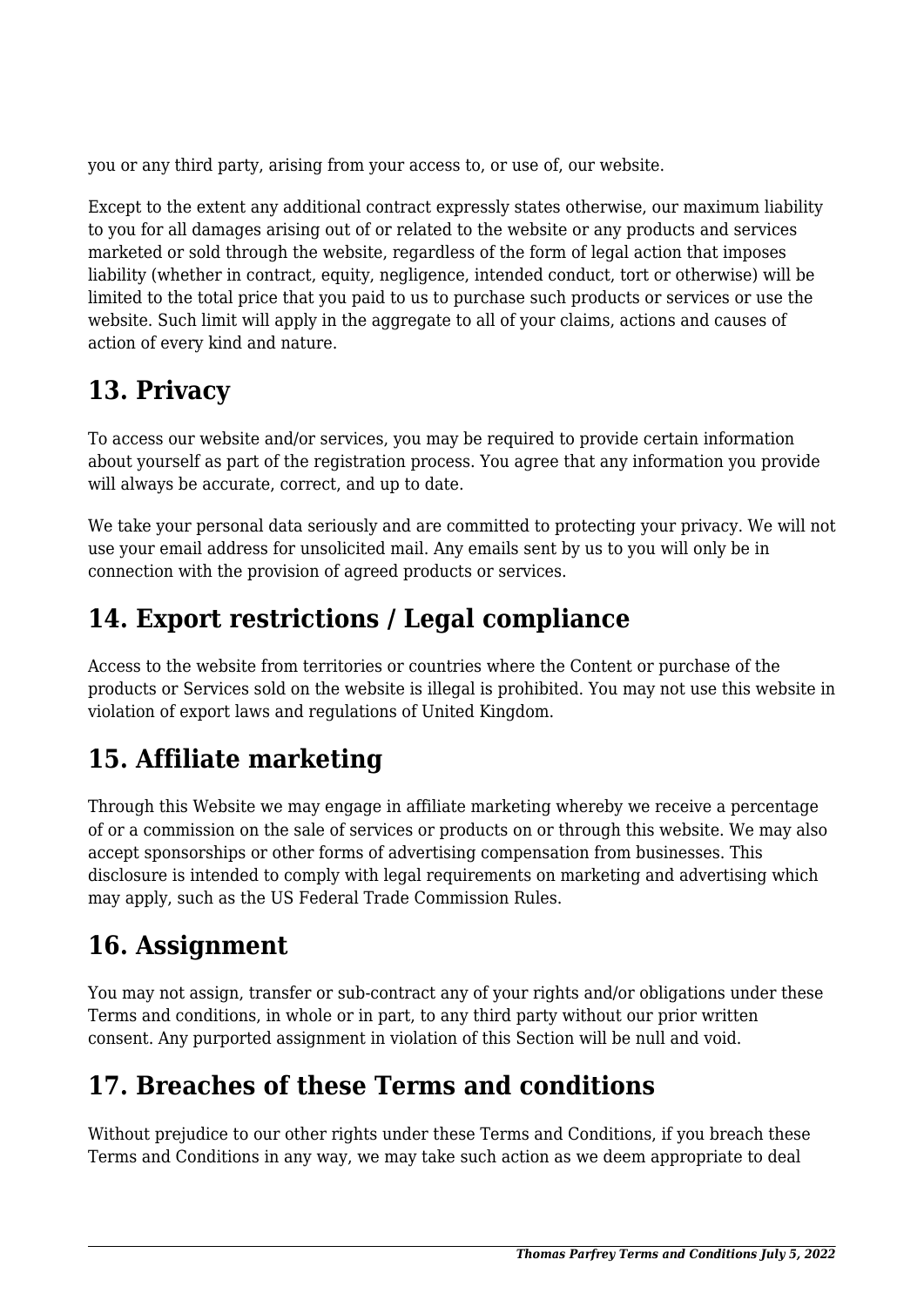with the breach, including temporarily or permanently suspending your access to the website, contacting your internet service provider to request that they block your access to the website, and/or commence legal action against you.

### **18. Force majeure**

Except for obligations to pay money hereunder, no delay, failure or omission by either party to carry out or observe any of its obligations hereunder will be deemed to be a breach of these Terms and conditions if and for as long as such delay, failure or omission arises from any cause beyond the reasonable control of that party.

### **19. Indemnification**

You agree to indemnify, defend and hold us harmless, from and against any and all claims, liabilities, damages, losses and expenses, relating to your violation of these Terms and conditions, and applicable laws, including intellectual property rights and privacy rights. You will promptly reimburse us for our damages, losses, costs and expenses relating to or arising out of such claims.

### **20. Waiver**

Failure to enforce any of the provisions set out in these Terms and Conditions and any Agreement, or failure to exercise any option to terminate, shall not be construed as waiver of such provisions and shall not affect the validity of these Terms and Conditions or of any Agreement or any part thereof, or the right thereafter to enforce each and every provision.

#### **21. Language**

These Terms and Conditions will be interpreted and construed exclusively in English. All notices and correspondence will be written exclusively in that language.

#### **22. Entire agreement**

These Terms and Conditions shall constitute the entire agreement between you and Thomas Parfrey Limited in relation to your use of this website.

# **23. Updating of these Terms and conditions**

We may update these Terms and Conditions from time to time. It is your obligation to periodically check these Terms and Conditions for changes or updates. The date provided at the beginning of these Terms and Conditions is the latest revision date. Changes to these Terms and Conditions will become effective upon such changes being posted to this website. Your continued use of this website following the posting of changes or updates will be